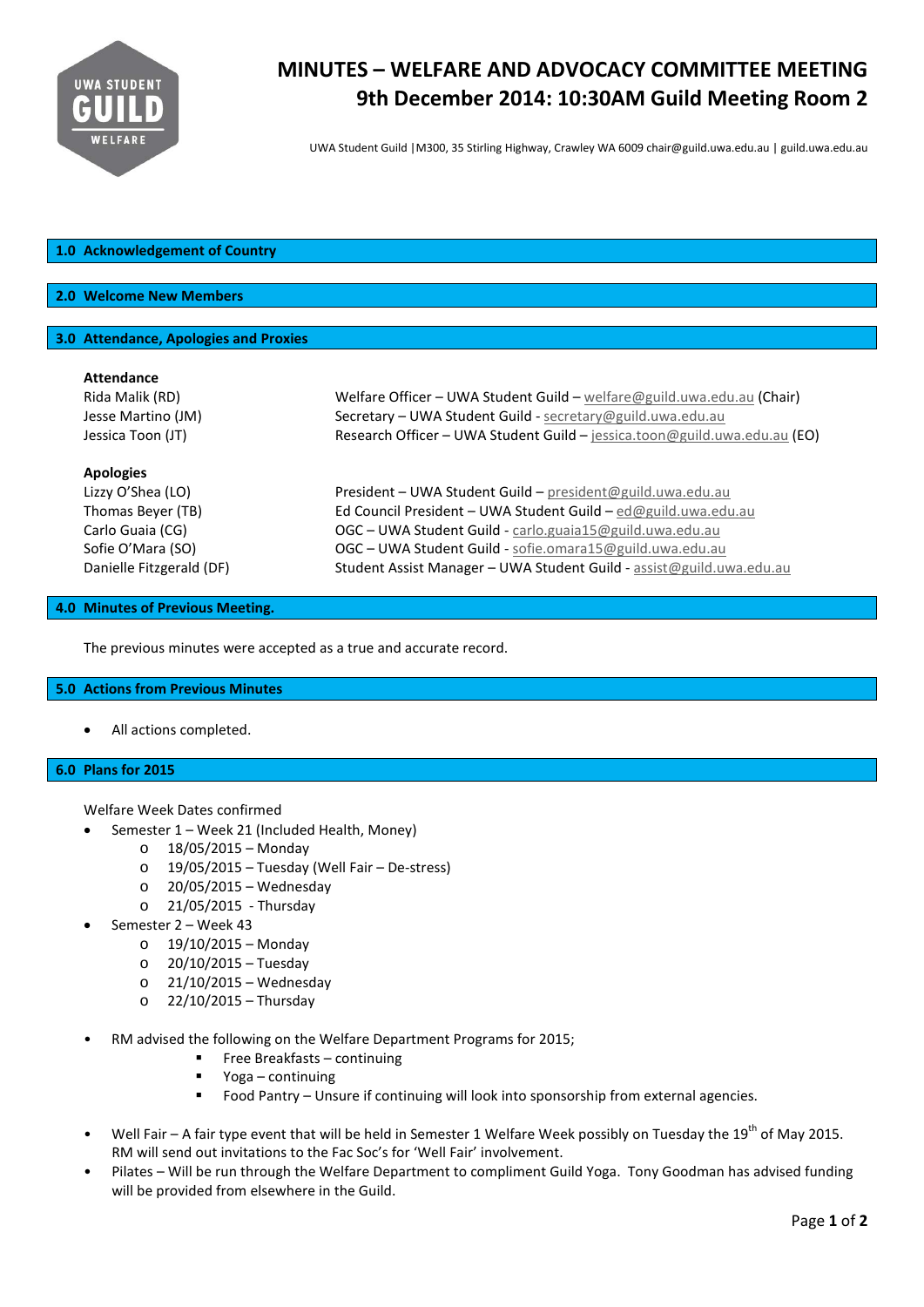## **MINUTES – WELFARE AND ADVOCACY COMMITTEE MEETING 9th December 2014: 10:30AM Guild Meeting Room 2**

UWA Student Guild |M300, 35 Stirling Highway, Crawley WA 6009 chair@guild.uwa.edu.au | guild.uwa.edu.au

- Jogging RM advised jogging will commence on the  $23<sup>rd</sup>$  of February 2015
- Chill out Zone RM advised that this will be part of Semester 2 Welfare Week and possibly include a Flower Crown making workshop.
- RD advised that Guild budgets will be finalised next week and this will provide more clarification for 2015 planning. Signs for Yoga and Pilates to be made up once budget finalised.
- *Action – RD & JM to let students know of confirmed dates for 2015 Welfare Weeks.*
- *Action – JT to let staff know of confirmed dates for 2015 Welfare Weeks.*
- *Action – RN to invite Fac Soc collaboration for 'Well Fair' day on Tuesday the 19th of May 2015.*

### **7.0 O Day**

O day is on the 20<sup>th</sup> of February 2015 and RD mentioned having a Student Assist presence at O Day.

• *Action – DF to advise of Guild Student Assist presence at O Day for 2015.*

#### **8.0 Academic Feedback Survey**

JT explained the Academic Feedback survey question on the Guild website for students to submit is to support other Guild data. Current question is – *'To prepare you for your exams, what facilities and services would you like to see on campus?'*

- JT asked if all W&A Committee members can please distribute to their student networks, like/share on Facebook pages to enable as much student feedback as possible - [http://www.uwastudentguild.com/academic\\_feedback/](http://www.uwastudentguild.com/academic_feedback/)
- *Action – JT to carry forward to next agenda when more committee members are present.*

#### **9.0 Grants**

• *Action – JT to carry forward to next agenda when more committee members are present.*

## **10.0 Dates for W&A Committee Meetings**

See notes on 11.0 Next meeting.

#### **11.0 Other Business**

None.

#### **12.0Next Meeting**

Scheduled for Tuesday the  $13<sup>th</sup>$  of January 2015 at 10.30am - Guild Meeting Room 1 (The Fishbowl), however this is subject to committee member's availability. RM advised that members will be able to state availability once they receive their 2015 timetables.

• *Action – JT to put Zest for Life Project on Agenda for next meeting*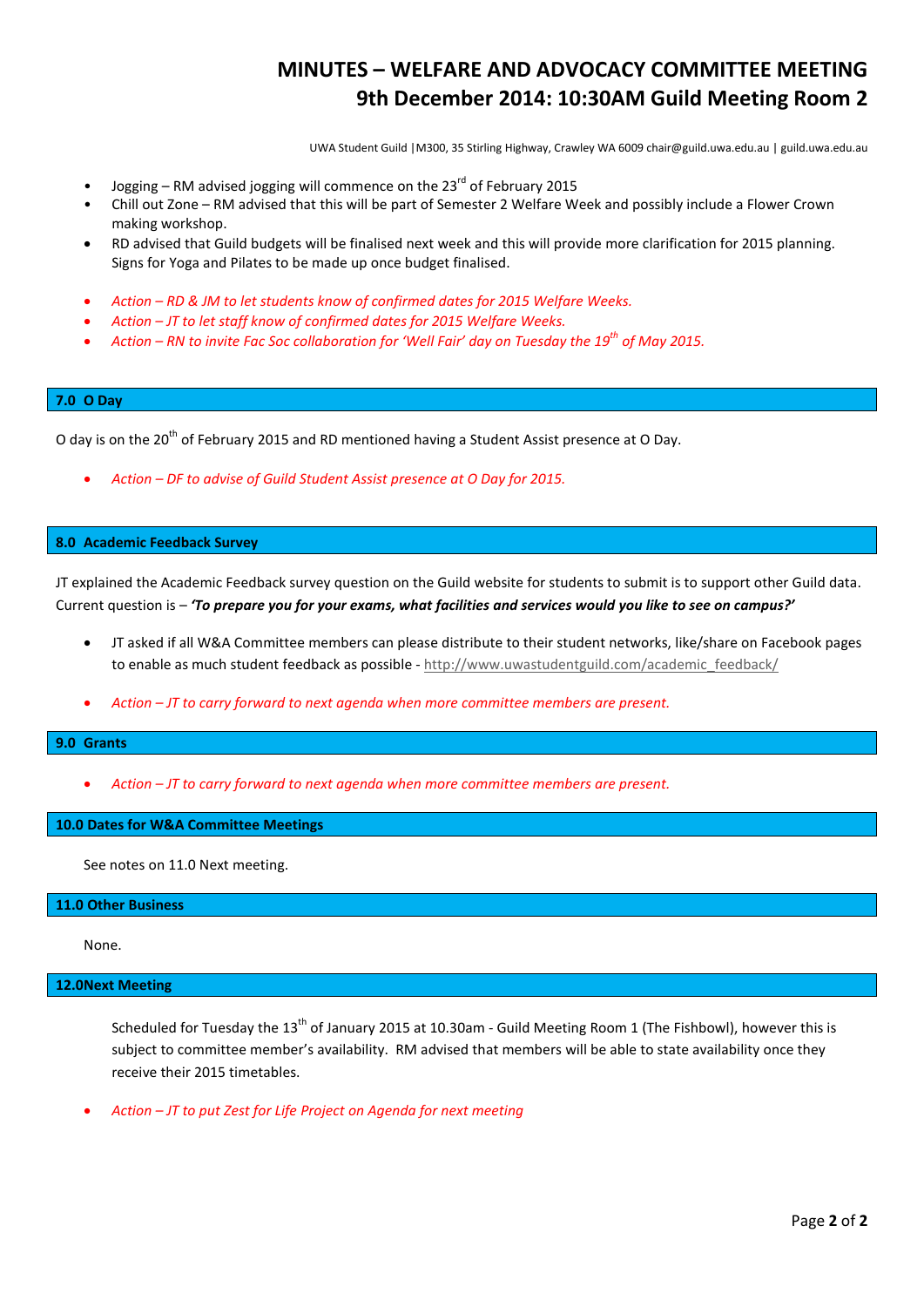

# **MINUTES – WELFARE AND ADVOCACY COMMITTEE MEETING 12th January 2015: 10:30AM Guild Meeting Room 1**

UWA Student Guild |M300, 35 Stirling Highway, Crawley WA 6009 chair@guild.uwa.edu.au | guild.uwa.edu.au

## **1.0 Acknowledgement of Country by Rida Malik**

## **2.0 Welcome New Members by Rida Malik**

### **3.0 Attendance, Apologies and Proxies**

#### **Attendance**

| Rida Malik (RM)                                             | Welfare Officer – UWA Student Guild – welfare @guild.uwa.edu.au (Chair)                                                  |
|-------------------------------------------------------------|--------------------------------------------------------------------------------------------------------------------------|
| Lizzy O'Shea (LO)                                           | President - UWA Student Guild - president@guild.uwa.edu.au                                                               |
| Thomas Beyer (TB)                                           | Ed Council President - UWA Student Guild - ed@guild.uwa.edu.au                                                           |
| Carlo Guaia (CG)                                            | OGC - UWA Student Guild - carlo.guaia15@guild.uwa.edu.au                                                                 |
| Danielle Fitzgerald (DF)                                    | Student Assist Manager - UWA Student Guild - assist@guild.uwa.edu.au                                                     |
| Jessica Toon (JT)                                           | Research Officer - UWA Student Guild - jessica.toon@guild.uwa.edu.au (EO)                                                |
| <b>Apologies</b><br>Sofie O'Mara (SO)<br>Jesse Martino (JM) | $OGC$ – UWA Student Guild - sofie.omara15@guild.uwa.edu.au<br>Secretary - UWA Student Guild - secretary@guild.uwa.edu.au |

#### **4.0 Minutes of Previous Meeting.**

The previous minutes were accepted as a true and accurate record.

#### **5.0 Actions from Previous Minutes**

All actions completed.

## **6.0 Welfare Weeks**

## **6.1 Confirmed Welfare Week Dates confirmed**

- Semester 1 Week 12 18/05/2015 to 21/05/2015
- Semester 2 Week 43 19/10/2015 to 22/10/2015
- LO offered to send a meeting request to Council/Office bearers to inform them of dates and prevent other events happening on those dates.

#### **6.2 Fac Soc and Soc/Clubs Invitations**

• RM advised that an email invitation has been sent to [facsocs@guild.uwa.edu.au](mailto:facsocs@guild.uwa.edu.au) inviting Welfare Week collaboration

## **6.3 University/External Agency Invitations**

- RM advised that the REACH project providing free health checks will have to be run separate from Welfare Week as they are not available on those dates.
- JT & DF will send through external agency and University contacts to RM who will send an email inviting expressions of interest for participation in Welfare Weeks.
- *Action – LO to send meeting request to Council/Office Bearers with Welfare Week dates.*
- *Action – JT to send list of contacts to RM.*
- *Action – DF to send list of contacts to RM*
- *Action – RM to send email to University and external agencies inviting expressions of interest for Welfare Weeks.*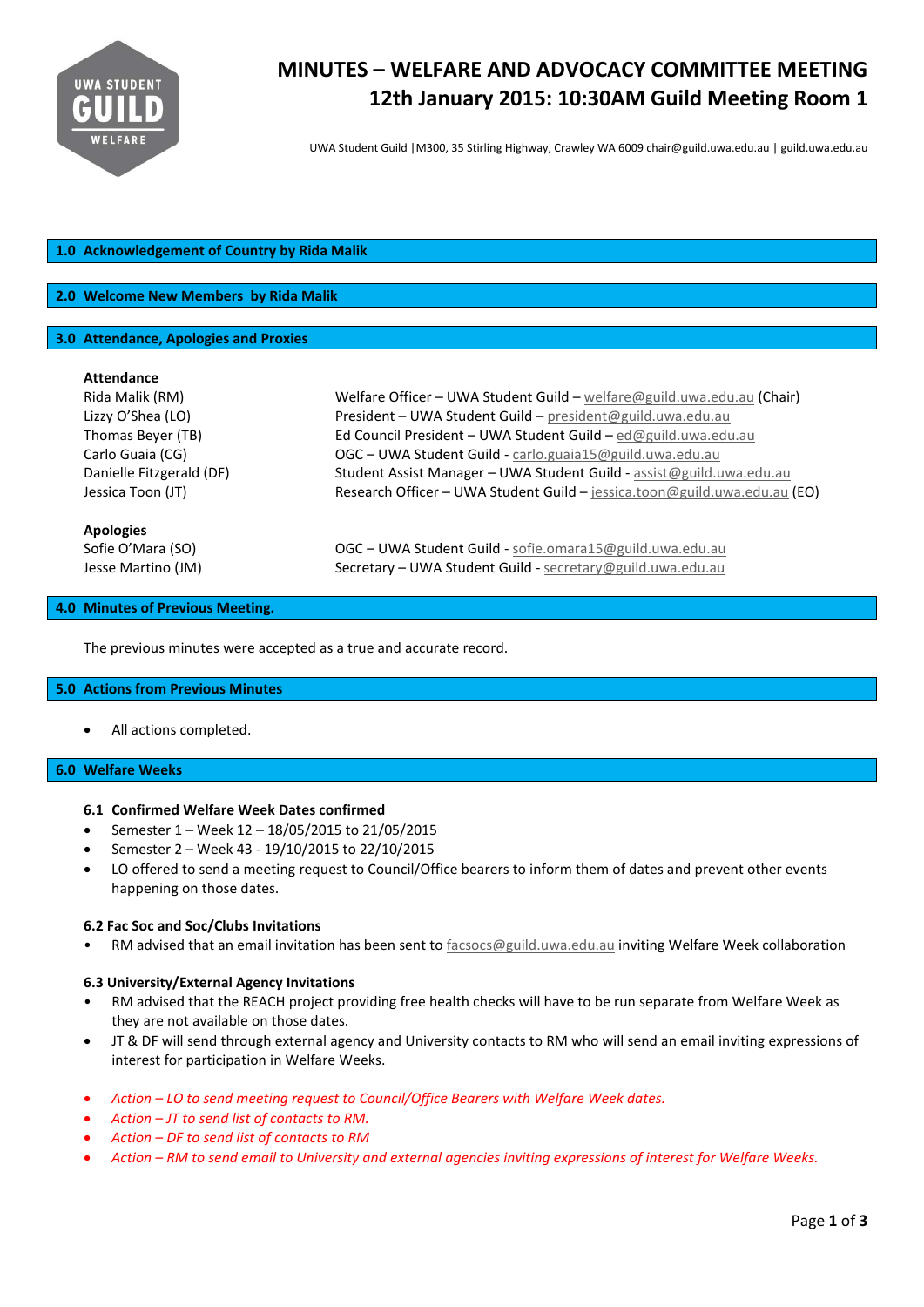## **MINUTES – WELFARE AND ADVOCACY COMMITTEE MEETING 12th January 2015: 10:30AM Guild Meeting Room 1**

UWA Student Guild |M300, 35 Stirling Highway, Crawley WA 6009 chair@guild.uwa.edu.au | guild.uwa.edu.au

### **7.0 Academic Feedback Survey**

JT explained the Academic Feedback survey question on the Guild website for students to submit is to support other Guild data. Current question is – *'To prepare you for your exams, what facilities and services would you like to see on campus?'*

- This initiative is driven by Ed Council.
- TB will raise this at the next Ed Council meeting to identify next question.
- DF said that Student Assist would also be willing to ask students questions at the end of appointments if that would be of assistance.
- *Action – ALL Committee members to send through ideas to TB for future questions.*

#### **8.0 Zest for Life Project**

LO, RM and JT gave committee members a brief outline of the project - A School of Psychology and UWA Health Promotion Unit project looking at reducing suicide and suicide ideation amongst student populations and increase a sense of belonging.

- The Guild involvement is at stakeholder level Guild President, Welfare Officer, SOC President and Research Officer.
- The Guild has capacity with student's sense of belonging, particularly with Fac Soc's and Soc/Clubs.
- Stakeholder members will continue to update the committee on progress of the project.

#### **9.0 Grants**

LO said that the Guild has a grant target of \$25,000 for 2015. LO encouraged Guild departments to seek out grants or in kind support and mentioned that 'Hello Sunday Morning' has sponsored a poster run in the past.

JT raised the question that some grants only allow for one application per organisation such as Lottery West grants and suggested an email be sent to all staff/student reps to advise process of grant applications. This will ensure a register of grant applications can be kept re: targets etc.

- *Action – JT to send RM and LO Grant register.*
- *Action – JT to send LO Grant information re Lottery West.*
- *Action – LO to send email to staff/student re grant process*
- *Action LO to contact Hello Sunday Morning re grants for non –alcoholic events.*

#### **10.0 STRIVE Grants**

LO explained that the Guild will be applying for a \$3,000 STRIVE grant through UWA LDAG (Local Drug Action Group) for Chill Out Zone equipment– bean bags, fake grass etc. and the Grant will be applied for through the W&A Committee. This equipment will be used for the Welfare Department De-Stress Area at exam time and other Guild events and affiliated events.

- *Action – LO to obtain quotes from Guild Events for Chill out Zone Equipment.*
- *Action – LO to get Grant minuted at next LDAG meeting on the 22nd of January 2015.*
- *Action – ALL Committee members to send through ideas to LO for Chill Out Zone.*

## **11.0 Other Business**

#### **Cooking Class Workshops**

CG mentioned "Cooking Class Workshops' as a Welfare initiative for students, assisting with cooking skills, meeting other students and healthy eating. This could be a stand-alone event or as art of welfare week and further discussions are to be had on this.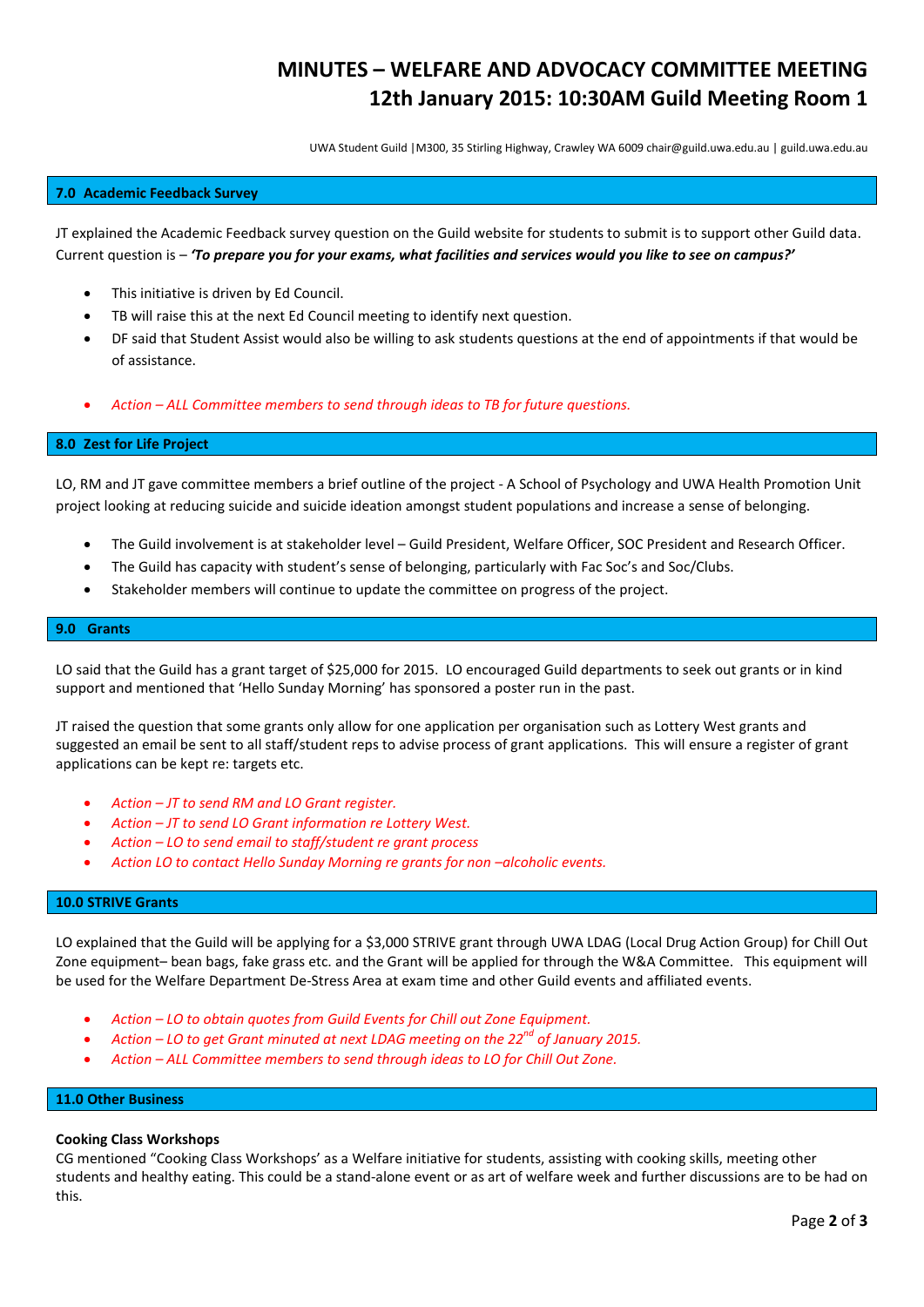## **MINUTES – WELFARE AND ADVOCACY COMMITTEE MEETING 12th January 2015: 10:30AM Guild Meeting Room 1**

UWA Student Guild |M300, 35 Stirling Highway, Crawley WA 6009 chair@guild.uwa.edu.au | guild.uwa.edu.au

#### **Emergency Loans**

LO raised the idea of reducing the limit from \$200 to \$100 to be able to service more students. TB asked if there were any concerns regarding servicing students currently or cash flow concerns. DF will provide figures on Emergency loans for next meeting to ascertain if any policy changes are required.

• *Action – DF to provide current figures/situation on Emergency loans, budget, cash flow, repayment rates etc.*

### **12.0Next Meeting**

• Scheduled for Tuesday the 10<sup>th</sup> of February 2015 at 10.30am - Guild Meeting Room 1 (The Fishbowl).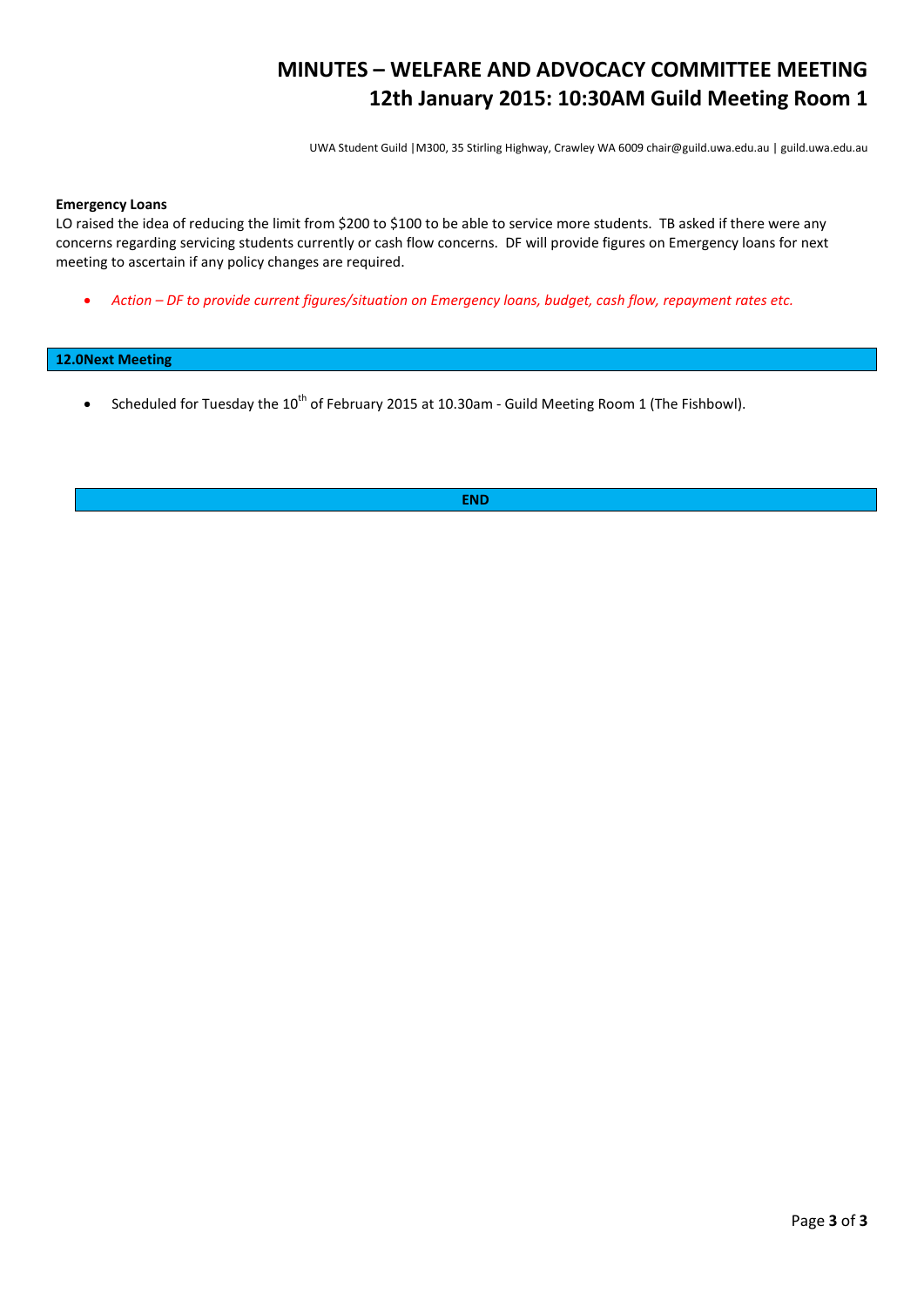

# **MINUTES – WELFARE AND ADVOCACY COMMITTEE MEETING 12th February 2015: 10:30AM Guild Meeting Room 1**

UWA Student Guild |M300, 35 Stirling Highway, Crawley WA 6009 chair@guild.uwa.edu.au | guild.uwa.edu.au

## **1.0 Acknowledgement of Country by Rida Malik**

#### **2.0 Attendance, Apologies and Proxies**

| <b>Attendance</b>        |                                                                           |
|--------------------------|---------------------------------------------------------------------------|
| Rida Malik (RM)          | Welfare Officer - UWA Student Guild - welfare@guild.uwa.edu.au (Chair)    |
| Lizzy O'Shea (LO)        | President - UWA Student Guild - president@guild.uwa.edu.au                |
| Jesse Martino (JM)       | Secretary - UWA Student Guild - secretary@guild.uwa.edu.au                |
| Danielle Fitzgerald (DF) | Student Assist Manager - UWA Student Guild - assist@guild.uwa.edu.au      |
| Jessica Toon (JT)        | Research Officer - UWA Student Guild - jessica.toon@guild.uwa.edu.au (EO) |
| <b>Apologies</b>         |                                                                           |
| Carlo Guaia (CG)         | $OGC - UWA Student$ Guild - carlo.guaia15@guild.uwa.edu.au                |
| Thomas Beyer (TB)        | Ed Council President - UWA Student Guild - ed@guild.uwa.edu.au            |
| Sofie O'Mara (SO)        | $OGC$ – UWA Student Guild - sofie.omara15@guild.uwa.edu.au                |
|                          |                                                                           |

#### **3.0 Minutes of Previous Meeting.**

The previous minutes were accepted as a true and accurate record.

#### **4.0 Actions from Previous Minutes**

Various actions completed and other carried forward as follows;

- *Welfare Week Action – DF to send list of contacts to RM for Welfare Week.*
- *Academic Feedback Survey Action – ALL Committee members to send through ideas to TB for future questions.*
- *Grants Action - LO to send email to staff/student re grant process*
- *Grants Action - LO to contact Hello Sunday Morning re grants for non –alcoholic events. Ongoing as LO liaising with GM of Hello Sunday Morning*
- *STRIVE Grant Action – LO to obtain quotes from Guild Events for Chill out Zone Equipment. Action transferred to JT.*
- *STRIVE Grant Action – ALL Committee members to send through ideas to LO for Chill Out Zone.*
- *Emergency Loans Action - DF to provide current figures/situation on Emergency loans, budget, cash flow, repayment rates etc.*

#### **5.0 Mind Map for Mental Health Services**

LO raised the initiative of having a map/list of all on campus mental health services that can be placed on the Guild website for students. Currently there is not central place for students to go to, to see all the on campus mental health services available to them. Discussion was had around which Guild Department/area would lead the initiative and it was decided that the information would be sent to JT and collated for presentation at the next W&A committee meeting

- *Action – ALL Committee members to send through information on on-campus Mental Health services to JT.*
- *Action – JT to collate information from members.*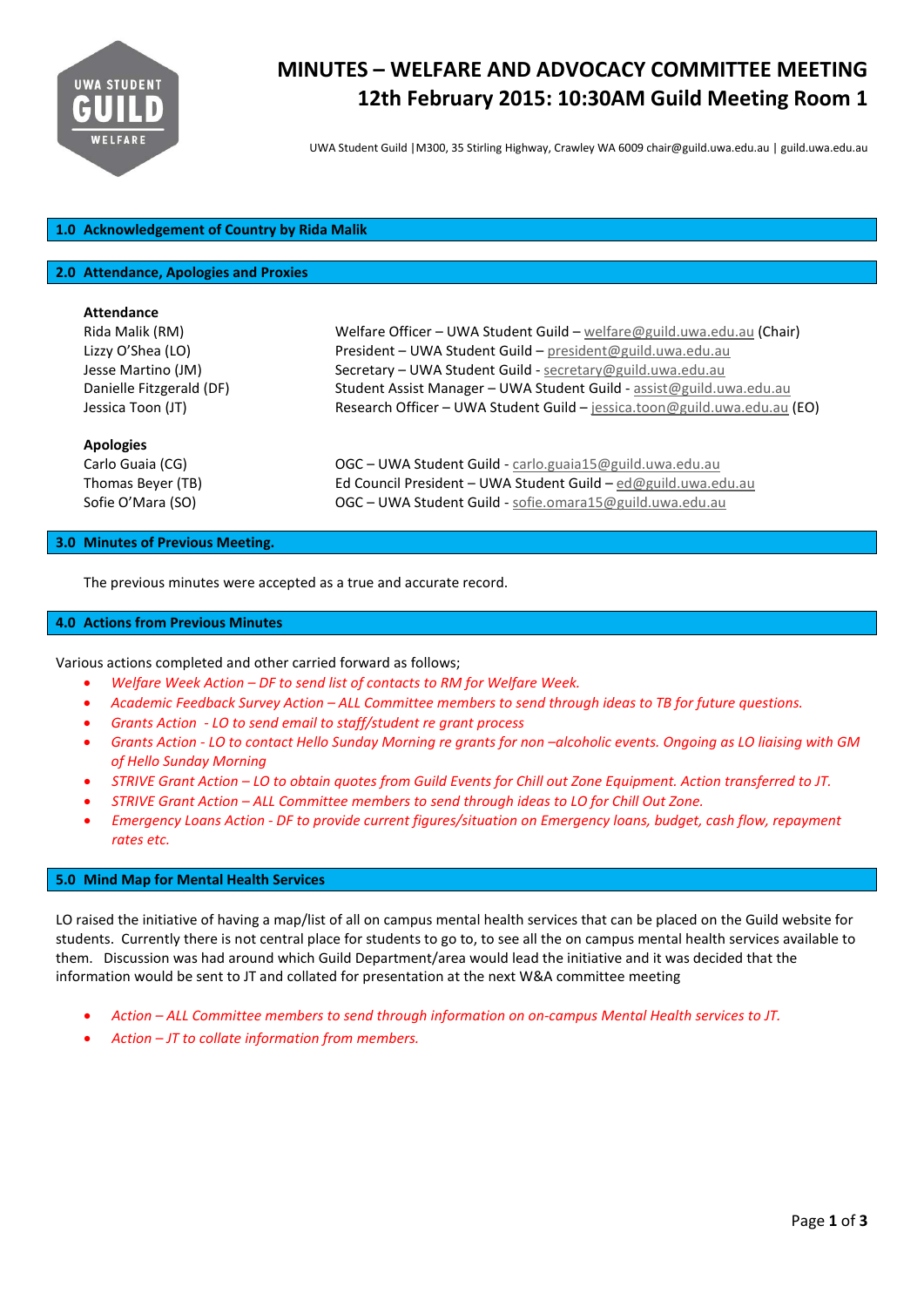## **MINUTES – WELFARE AND ADVOCACY COMMITTEE MEETING 12th February 2015: 10:30AM Guild Meeting Room 1**

UWA Student Guild |M300, 35 Stirling Highway, Crawley WA 6009 chair@guild.uwa.edu.au | guild.uwa.edu.au

#### **6.0 Living Smart**

JT gave a brief overview of the Living Smart program and it was decided by the committee that it appeared to be cost prohibitive to students and that the concept was more aligned with the Guild Environment Department.

- *Action – JT to send information on Living Smart to Guild Environment Officer.*
- *Action – JT to respond to Living Smart advising that Committee feels the program is cost prohibitive and has been passed on to the Guild Environment Department as it appears to sit more in this area.*

#### **7.0 Pilates & Yoga**

RM advised that Pilates is due to commence in Week 2 for a trial period for Semester 1. Pilates will be held on the Oak loan, weekly on a Tuesday from 4-5pm.

RM advised that the regular Yoga teacher will commence around the beginning of April and a replacement yoga teacher is being arranged to cover from around Week 2. Yoga will be held on the Oak loan on Wednesdays from 4-5pm.

Promotion will commence once both Yoga and Pilates have been confirmed with RM. RM advised that once confirmation has been received she will arrange with Guild Marketing and Creative for signs, promotional material and social media promotion.

#### **8.0 Grants**

Actions carried forward.

- *Grants Action - LO to send email to staff/student re grant process*
- *Grants Action - LO to contact Hello Sunday Morning re grants for non –alcoholic events. Ongoing as LO liaising with GM of Hello Sunday Morning*

#### **9.0 STRIVE Grants**

Actions carried forward

- *STRIVE Grant Action – LO to obtain quotes from Guild Events for Chill out Zone Equipment. Action transferred to JT.*
- *STRIVE Grant Action – ALL Committee members to send through ideas to LO for Chill Out Zone.*

### **10.0Academic Feedback Survey**

JT advised that there were to date 109 responses as at the 09/02/15 for the current academic feedback question - *What would be your ideal exam timetable?*

LO advised she had met with the University's timetabling officer and that he advised the process. There is the possibility of contacting faculties and in particular unit coordinators to ascertain number of students doing major units back to back. This item will be carried forward to the next meeting for further discussion sand progress updates.

• *Action – Item to be carried forward*

## **11.0 Other Business**

#### **Emergency Loans**

Carried forward to be discussed at next meeting - LO raised the idea of reducing the limit from \$200 to \$100 to be able to service more students. TB asked if there were any concerns regarding servicing students currently or cash flow concerns. DF will provide figures on Emergency loans for next meeting to ascertain if any policy changes are required.

• *Emergency Loans Action - DF to provide current figures/situation on Emergency loans, budget, cash flow, repayment rates etc.*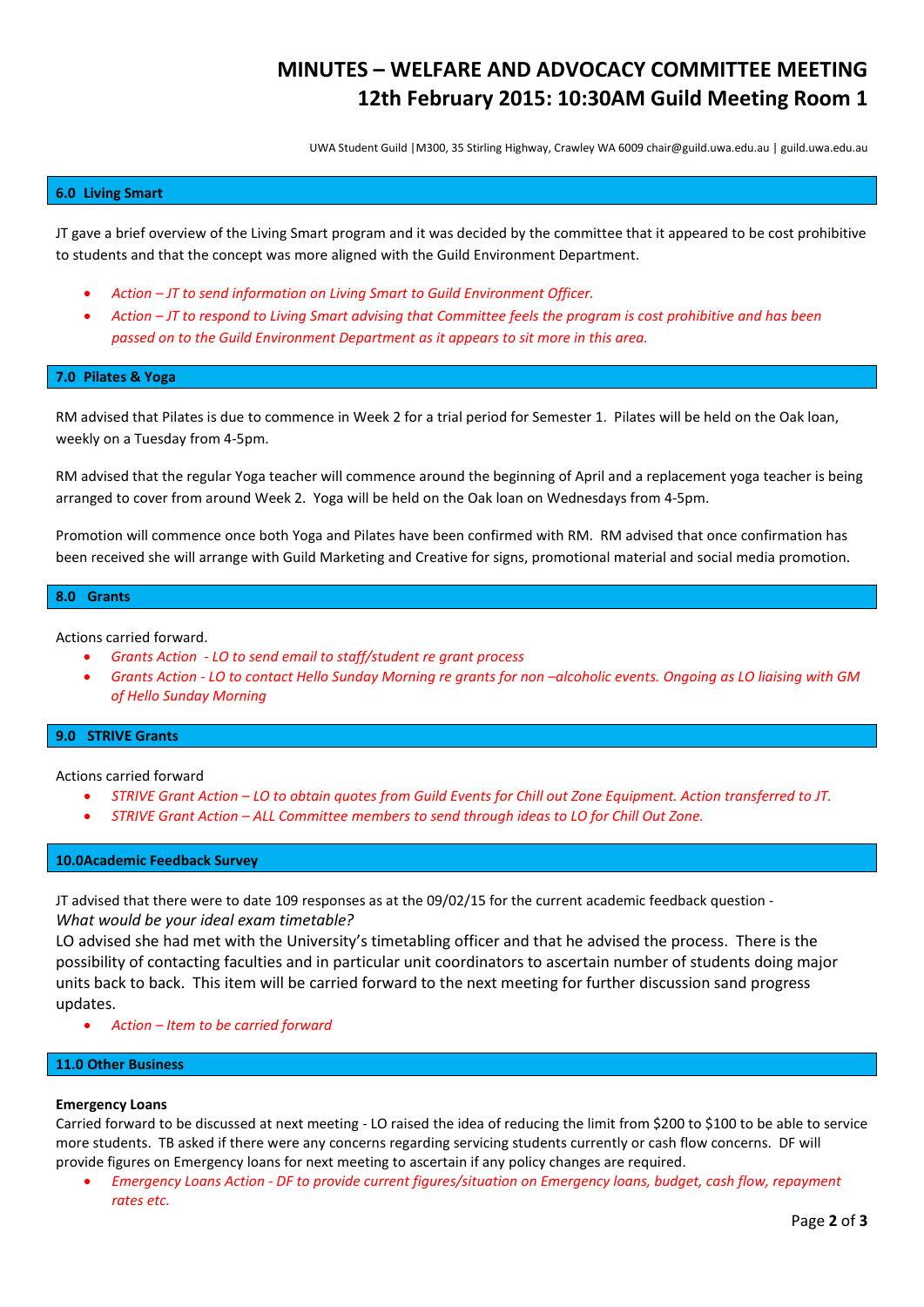## **MINUTES – WELFARE AND ADVOCACY COMMITTEE MEETING 12th February 2015: 10:30AM Guild Meeting Room 1**

UWA Student Guild |M300, 35 Stirling Highway, Crawley WA 6009 chair@guild.uwa.edu.au | guild.uwa.edu.au

## **12.0Academic Feedback Survey**

JT advised that there were to date 109 responses as at the 09/02/15 for the current academic feedback question - *What would be your ideal exam timetable?*

LO advised she had met with the University's timetabling officer and that he advised the process. There is the possibility of contacting faculties and in particular unit coordinators to ascertain number of students doing major units back to back. This item will be carried forward to the next meeting for further discussion sand progress updates.

• *Action – Item to be carried forward*

## **13.0Next Meeting**

• Scheduled for Wednesday the ay the  $11<sup>th</sup>$  of March 2015 at 10.30am - Guild Meeting Room 1 (The Fishbowl).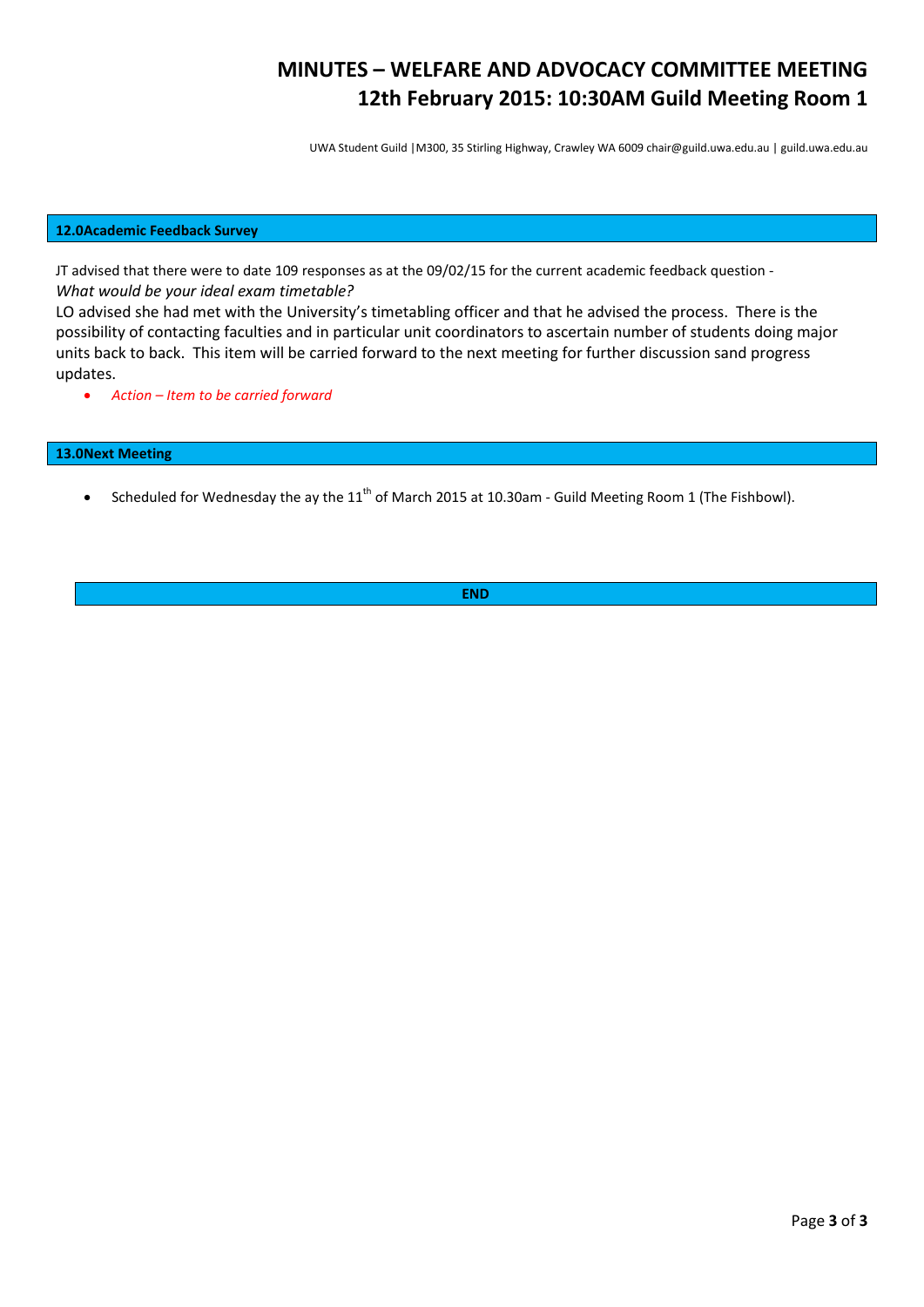

# **MINUTES – WELFARE AND ADVOCACY COMMITTEE MEETING 11th March 2015: 10:30AM Guild Meeting Room 1**

UWA Student Guild |M300, 35 Stirling Highway, Crawley WA 6009 chair@guild.uwa.edu.au | guild.uwa.edu.au

## **1.0 Acknowledgement of Country by Rida Malik**

#### **2.0 Attendance, Apologies and Proxies**

| <b>Attendance</b>        |                                                                           |
|--------------------------|---------------------------------------------------------------------------|
| Rida Malik (RM)          | Welfare Officer - UWA Student Guild - welfare@guild.uwa.edu.au (Chair)    |
| Jesse Martino (JM)       | Secretary - UWA Student Guild - secretary@guild.uwa.edu.au                |
| Carlo Guaia (CG)         | OGC - UWA Student Guild - carlo.guaia15@guild.uwa.edu.au                  |
| Sofie O'Mara (SO)        | $OGC - UWA Student$ Guild - sofie.omara15@guild.uwa.edu.au                |
| Jessica Toon (JT)        | Research Officer - UWA Student Guild - jessica.toon@guild.uwa.edu.au (EO) |
| <b>Apologies</b>         |                                                                           |
| Lizzy O'Shea (LO)        | President - UWA Student Guild - president@guild.uwa.edu.au                |
| Thomas Beyer (TB)        | Ed Council President - UWA Student Guild - ed@guild.uwa.edu.au            |
| Danielle Fitzgerald (DF) | Student Assist Manager – UWA Student Guild - assist@guild.uwa.edu.au      |

#### **3.0 Minutes of Previous Meeting.**

The previous minutes were accepted as a true and accurate record.

#### **4.0 Actions from Previous Minutes**

Various actions completed and other carried forward as follows;

- *Grants Action - LO to send email to staff/student re grant process*
- *Emergency Loans Action - DF to provide current figures/situation on Emergency loans, budget, cash flow, repayment rates etc.*

**5.0 Standing Item – information Blog (Guild President LO)**

Carried forward to next meeting as LO an apology

#### **6.0 Welfare Week**

RM invited suggestions for Welfare Week ideas in Semester 1 – 18/05/2015 to 21/05/2015. RM will do google doc and circulate.

• *Action – Send through ideas to RM.*

#### **7.0 Other Business**

• **Mental Health Mind Map** – JT advised that information provided by committee members and welfare department member has been collated. Ideas around design such as hyperlink and Google map pin drops were discussed. JT and CG will work together on draft design. Aleks Miller from Guild Welfare Department will also be invited.

### **8.0 Next Meeting**

• Scheduled for Wednesday the 8th of April 2015 at 10.30am - Guild Meeting Room 1 (The Fishbowl).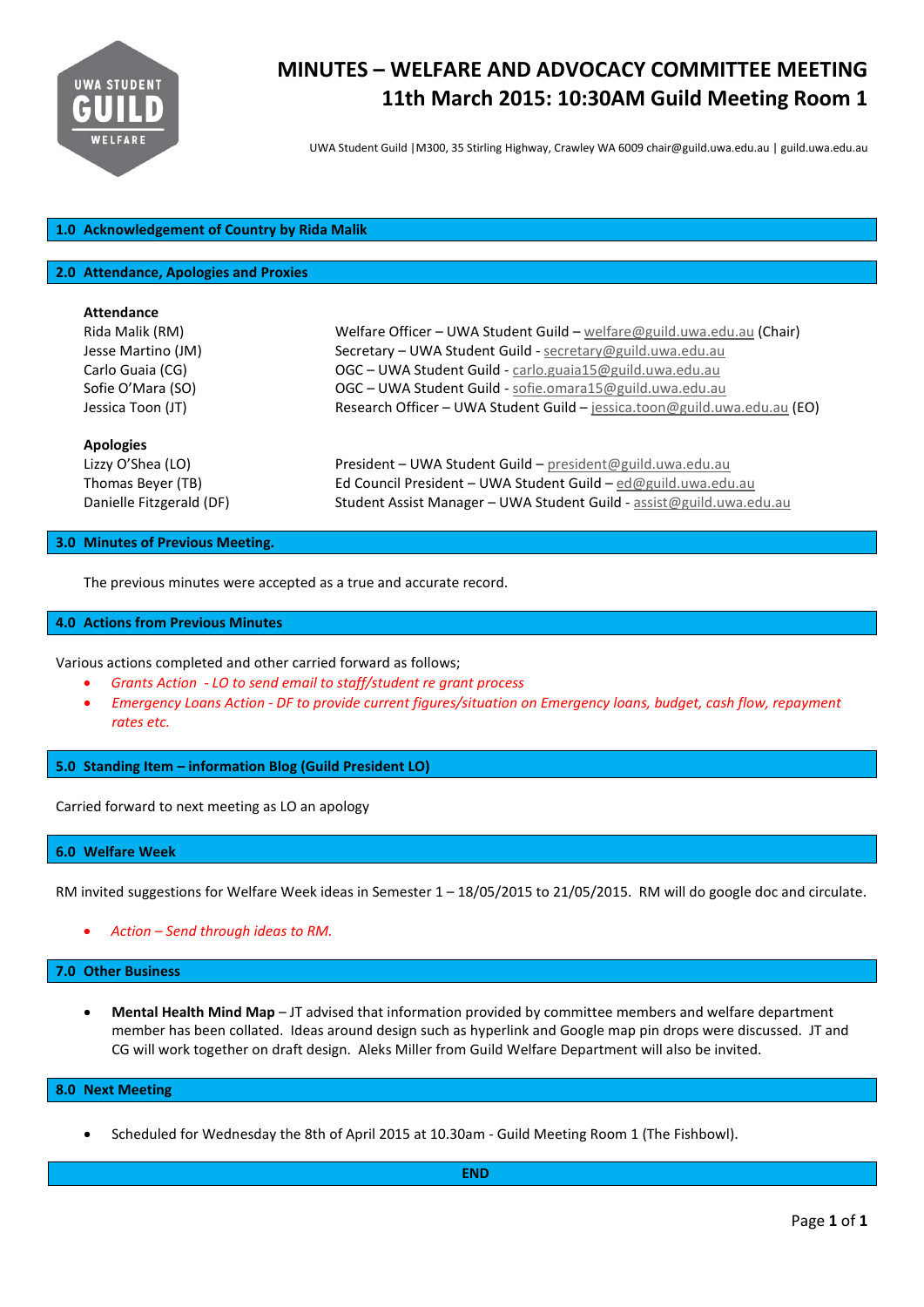

# **MINUTES – WELFARE AND ADVOCACY COMMITTEE MEETING 15th April 2015: 10:30AM Guild Meeting Room 1**

UWA Student Guild |M300, 35 Stirling Highway, Crawley WA 6009 chair@guild.uwa.edu.au | guild.uwa.edu.au

## **1.0 Acknowledgement of Country by Rida Malik**

#### **2.0 Attendance, Apologies and Proxies**

#### **Attendance**

| Rida Malik (RM)          |
|--------------------------|
| Lizzy O'Shea (LO)        |
| Jesse Martino (JM)       |
| Carlo Guaia (CG)         |
| Sofie O'Mara (SO)        |
| Jessica Toon (JT)        |
| Danielle Fitzgerald (DF) |
| Danielle Fitzgerald (DF) |

Welfare Officer – UWA Student Guild – [welfare@guild.uwa.edu.au](mailto:welfare@guild.uwa.edu.au) (Chair) President – UWA Student Guild – [president@guild.uwa.edu.au](mailto:president@guild.uwa.edu.au) Secretary – UWA Student Guild - [secretary@guild.uwa.edu.au](mailto:secretary@guild.uwa.edu.au) OGC - UWA Student Guild - [carlo.guaia15@guild.uwa.edu.au](mailto:carlo.guaia15@guild.uwa.edu.au) OGC - UWA Student Guild - [sofie.omara15@guild.uwa.edu.au](mailto:sofie.omara15@guild.uwa.edu.au) Research Officer – UWA Student Guild – [jessica.toon@guild.uwa.edu.au](mailto:jessica.toon@guild.uwa.edu.au) (EO) Student Assist Manager – UWA Student Guild - [assist@guild.uwa.edu.au](mailto:assist@guild.uwa.edu.au) Student Assist Manager – UWA Student Guild - [assist@guild.uwa.edu.au](mailto:assist@guild.uwa.edu.au)

#### **Proxies**

Mel Lee (ML) for Thomas Beyer (TB) Ed VP Council President – UWA Student Guild [20945795@student.uwa.edu.au](mailto:20945795@student.uwa.edu.au)

#### **Apologies**

Lizzy Long (LL) OCM – UWA Student Guild - [21512901@student.uwa.edu.au](mailto:21512901@student.uwa.edu.au) Patrick Bendall (PB) **OCM – UWA Student Guild -** [21129353@student.uwa.edu.au](mailto:21129353@student.uwa.edu.au)

## **3.0 Minutes of Previous Meeting.**

The previous minutes were accepted as a true and accurate record.

#### **4.0 Actions from Previous Minutes**

All actions from the previous minutes have been actioned.

#### **5.0 Mental Health Mind Map**

- Sub Committee established for project, members include Rida Malik, Carlo Guaia, Aleksandra Miller and Jessica Toon.
- Content for on and off campus Mental Health Services has been collated.
- Guild Student Assist Department to manage online content to remain current and appropriate going forward. This will commence once the Mind Map has been launched online. Danielle Fitzgerald to be included on subcommittee.
- Guild Creative Department have done design mock-ups for initial online PDF.
- Launch date for Mental Health Mind Map on Guild Website is  $21<sup>st</sup>$  May 2015 to coincide with Welfare Week.

#### **6.0 Standing Item – Information for Blog (Guild President LO)**

- Committee members were invited to send through information to Lizzy (LO) that may be useful for University staff to be included in the Blog.
- *Action – ALL Committee members to send through relevant information to LO.*

#### **7.0 Welfare Week**

• RM gave committee members information on confirmed activities and groups that will be attending Guild Welfare Week in Semester 1 – 18/05/2015 to 21/05/2015.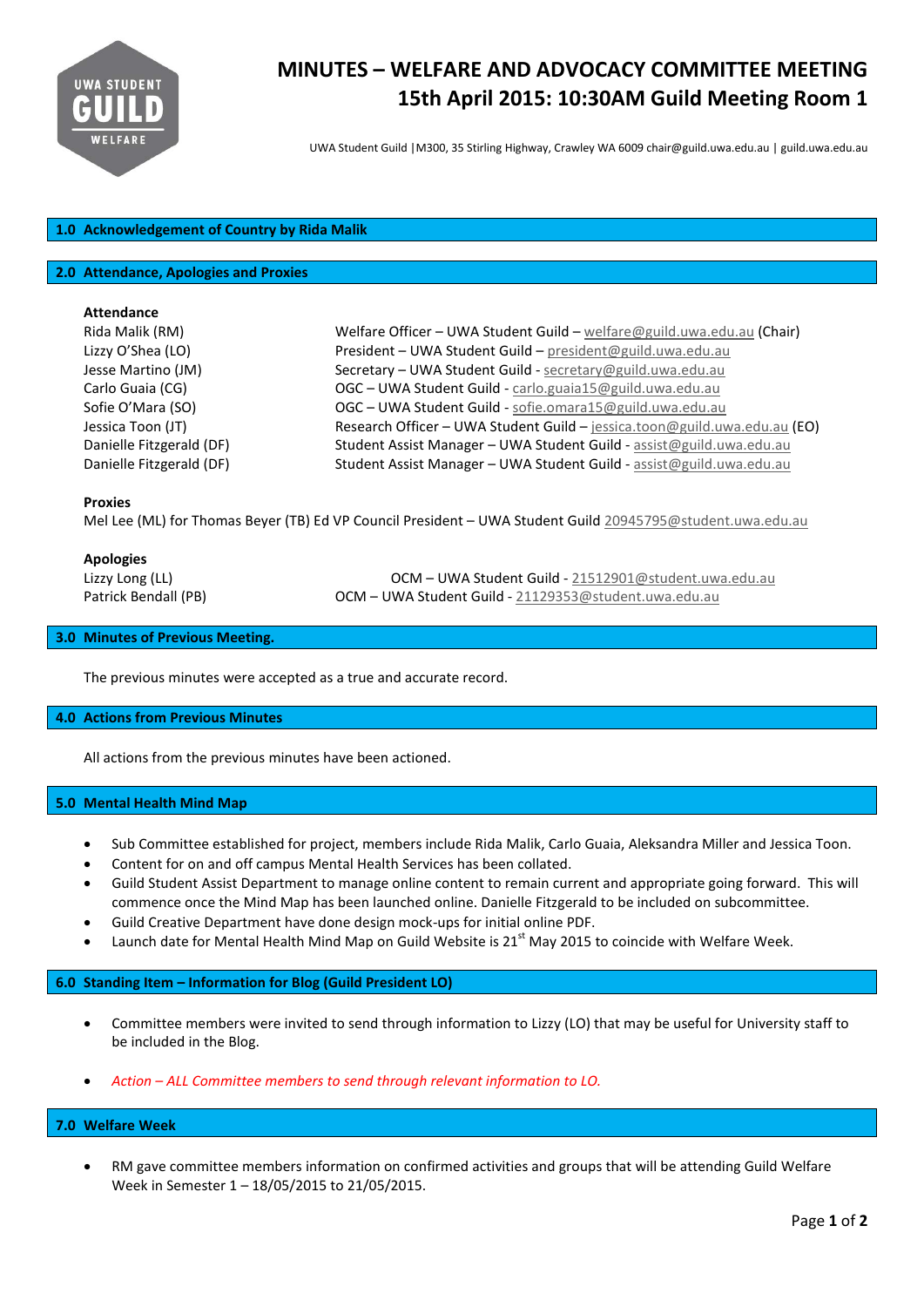## **MINUTES – WELFARE AND ADVOCACY COMMITTEE MEETING 15th April 2015: 10:30AM Guild Meeting Room 1**

UWA Student Guild |M300, 35 Stirling Highway, Crawley WA 6009 chair@guild.uwa.edu.au | guild.uwa.edu.au

- CG advised that the Mental Health Minister (Helen Morton) was unable to accept the Guild's Welfare Week invitation. CG will draft an invitation for Semester 2 or another time and/or that the Minister can send a proxy etc.
- SO suggested doing the same invitation for the Human Rights Commissioner as above for the Mental Health Minster.
- LO suggested launch date for Mental Health Mind Map on Guild Website to be  $21<sup>st</sup>$  May 2015 to coincide with Welfare Week.
- ML said she was happy to raise Welfare Week collaboration to Fac Socs and invited Rida to speak at the next meeting.
- *Action – CG to draft invitation to the Mental Health Minister.*
- *Action – SO to draft invitation to the Minister for Human Rights.*
- *Action ML and RM to arrange presentation to Fac Soc's about Welfare Week collaboration.*

#### **8.0 Other Business**

- **Student Assist** JM said the students would like to see the Guild Student Assist website displayed like a dashboard. DF advised that the website has been redesigned and is live in this dashboard format.
- **Strive Grant**  JT advised that the Strive Grant in completed in draft format, still awaiting letters of support and quote info and then ready for review.

#### **9.0 Next Meeting**

• Scheduled for Wednesday the 13th of May 2015 at 10.30am - Guild Meeting Room 1 (The Fishbowl).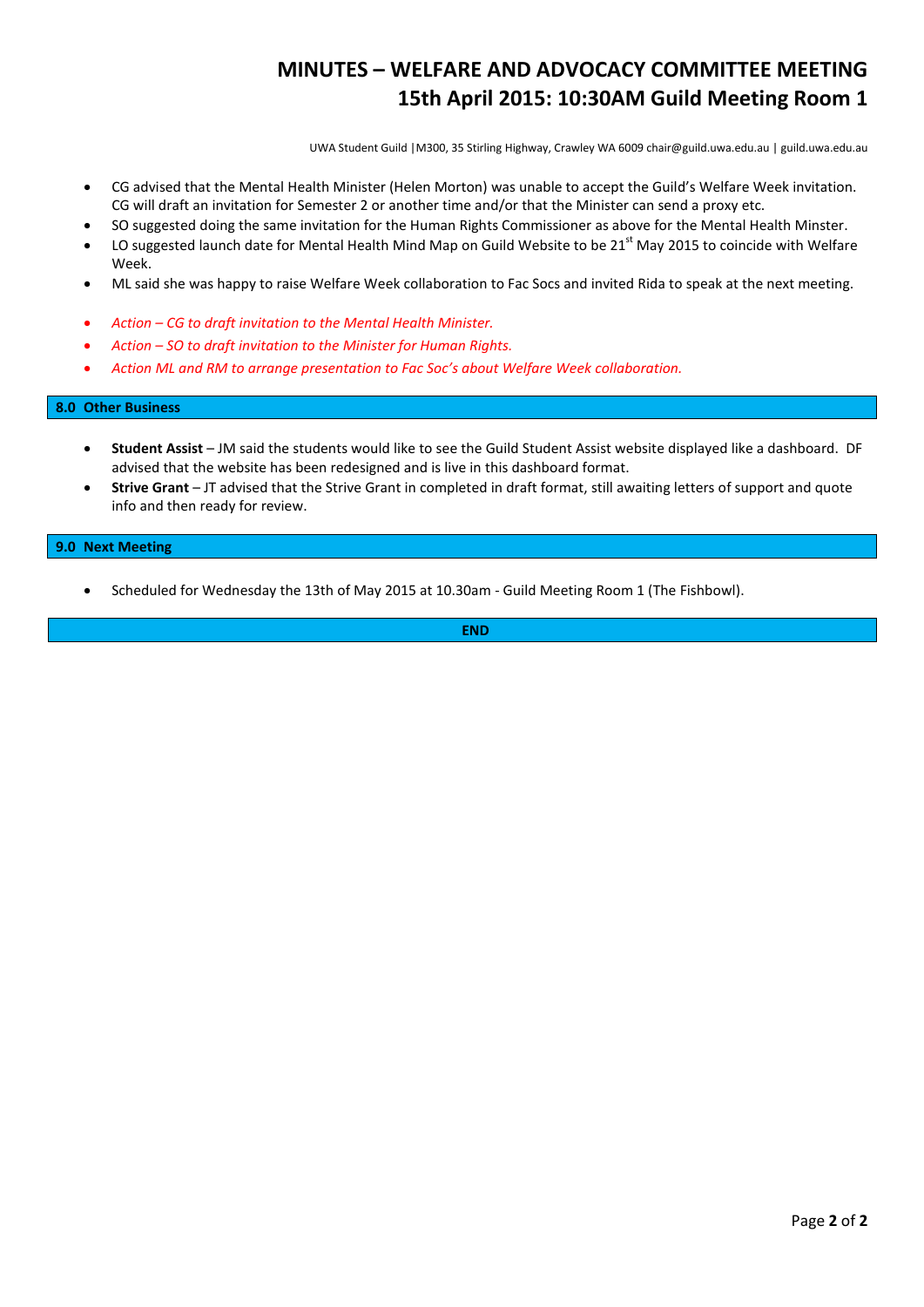

# **MINUTES – WELFARE AND ADVOCACY COMMITTEE MEETING 14th May 2015: 10:30AM Guild Meeting Room 1**

UWA Student Guild |M300, 35 Stirling Highway, Crawley WA 6009 chair@guild.uwa.edu.au | guild.uwa.edu.au

## **1.0 Acknowledgement of Country by Rida Malik**

#### **2.0 Attendance, Apologies and Proxies**

#### **Attendance**

| Rida Malik (RM)     | Welfare Officer - UWA Student Guild - welfare@guild.uwa.edu.au (Chair)    |
|---------------------|---------------------------------------------------------------------------|
| Lizzy O'Shea (LO)   | President - UWA Student Guild - president@guild.uwa.edu.au                |
| Jessica Toon (JT) - | Research Officer - UWA Student Guild - jessica.toon@guild.uwa.edu.au (EO) |
| Lizzy Long (LL)     | OCM - UWA Student Guild - 21512901@student.uwa.edu.au                     |

#### **Proxies**

Patrice Mitchell (PM) for Danielle Fitzgerald (DF) – UWA Student Guild [assist@guild.uwa.edu.au](mailto:assist@guild.uwa.edu.au)

## **Apologies** Jesse Martino (JM) Secretary – UWA Student Guild - [secretary@guild.uwa.edu.au](mailto:secretary@guild.uwa.edu.au) Carlo Guaia (CG) **Carlo Guaia (CG)** OGC – UWA Student Guild - [carlo.guaia15@guild.uwa.edu.au](mailto:carlo.guaia15@guild.uwa.edu.au) Patrick Bendall (PB) **OCM – UWA Student Guild - [21129353@student.uwa.edu.au](mailto:21129353@student.uwa.edu.au)** Mel Lee (ML) Ed VP Council President – UWA Student Guild [20945795@student.uwa.edu.au](mailto:20945795@student.uwa.edu.au) Danielle Fitzgerald (DF) Student Assist Manager – UWA Student Guild - [assist@guild.uwa.edu.au](mailto:assist@guild.uwa.edu.au)

## **3.0 Minutes of Previous Meeting.**

The previous minutes were accepted as a true and accurate record.

## **4.0 Actions from Previous Minutes**

Actions from the previous minute's actioned apart from the following carried forward; Welfare Week

- *Action – CG to draft invitation to the Mental Health Minister.*
- *Action – SO to draft invitation to the Minister for Human Rights.*

## **5.0 Standing Item – Information for Blog (Guild President LO)**

- Committee members invited to send through information to Lizzy (LO) that may be useful for University staff to be included in the Blog.
- LO suggested JT liaise with Chelsea Hayes re how the Guild's supporting students in the lead-up to exams, i.e. extending Reid hours, Student Assist, Welfare Week/De-Stress to be forwarded to LO for inclusion in blog.
- RM & JT have worked on student exam legal drug, caffeine and sleep statistics and sent to Creative Department for mock ups of ideas. LO said these could also be included in the blog
	- *Action – ALL Committee members to send through relevant information to LO.*
	- Action JT to liaise with Chelsea Hayes re exam information to be forwarded to LO.
	- Action RM & JT to finalise legal drug, caffeine and sleep statistics artwork with Creative Department and send link to LO.
	- Action JT to obtain blog submission dates from Lisa Cluett in UWA Student Services and include in agendas going forward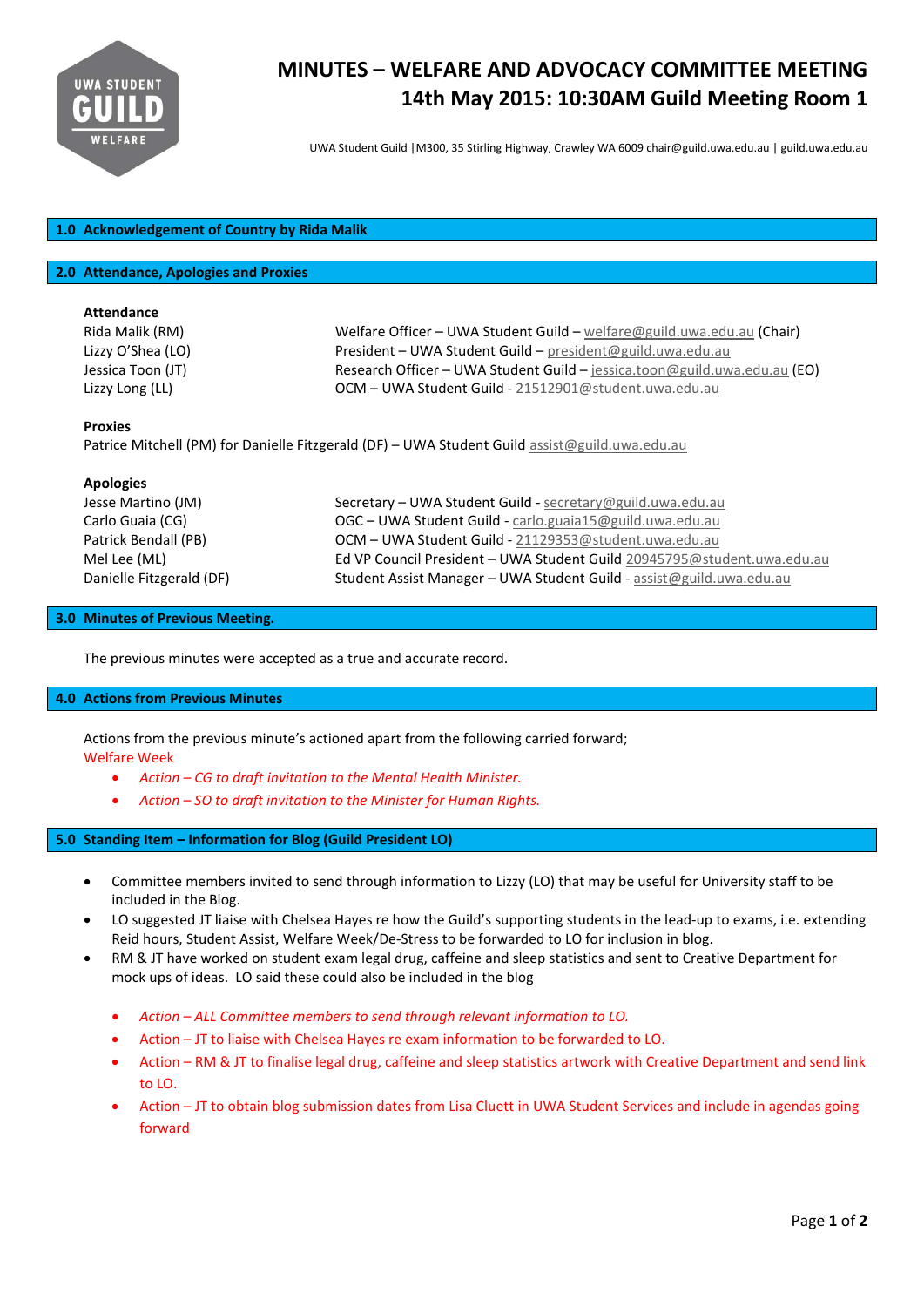## **MINUTES – WELFARE AND ADVOCACY COMMITTEE MEETING 14th May 2015: 10:30AM Guild Meeting Room 1**

UWA Student Guild |M300, 35 Stirling Highway, Crawley WA 6009 chair@guild.uwa.edu.au | guild.uwa.edu.au

## **6.0 Mental Health Mind Map**

- Guild Creative Department have done design mock up for Mental Health Mind Map.
- Launch date for PDF on Guild Website is  $21^{st}$  May 2015 to coincide with Welfare Week Mental Health Day. 70 copies will be printed (50 for handout on Welfare Week Mental Health Day and 20 copies for Student Assist).
- LO advised RM that funds for the mind map can also be taken from the president's budget if required.

#### **7.0 Welfare Week**

- RM gave committee members information on confirmed activities and groups that will be attending Guild Welfare Week in Semester 1 – 18/05/2015 to 21/05/2015. See attached Facebook event for further information – **<https://www.facebook.com/events/378638055662079/>**
	- *Action – ALL Committee members to promote Welfare Week Facebook event.*

#### **8.0 Other Business**

**Strive Grant** – JT advised that the Strive Grant was submitted on Thursday 7<sup>th</sup> June 2015.

#### **9.0 Next Meeting**

• Rescheduled to Wednesday the 27th of May 2015 at 10.30am - Guild Meeting Room 1 (The Fishbowl) due to exam period in June. There will be no committee meeting in June.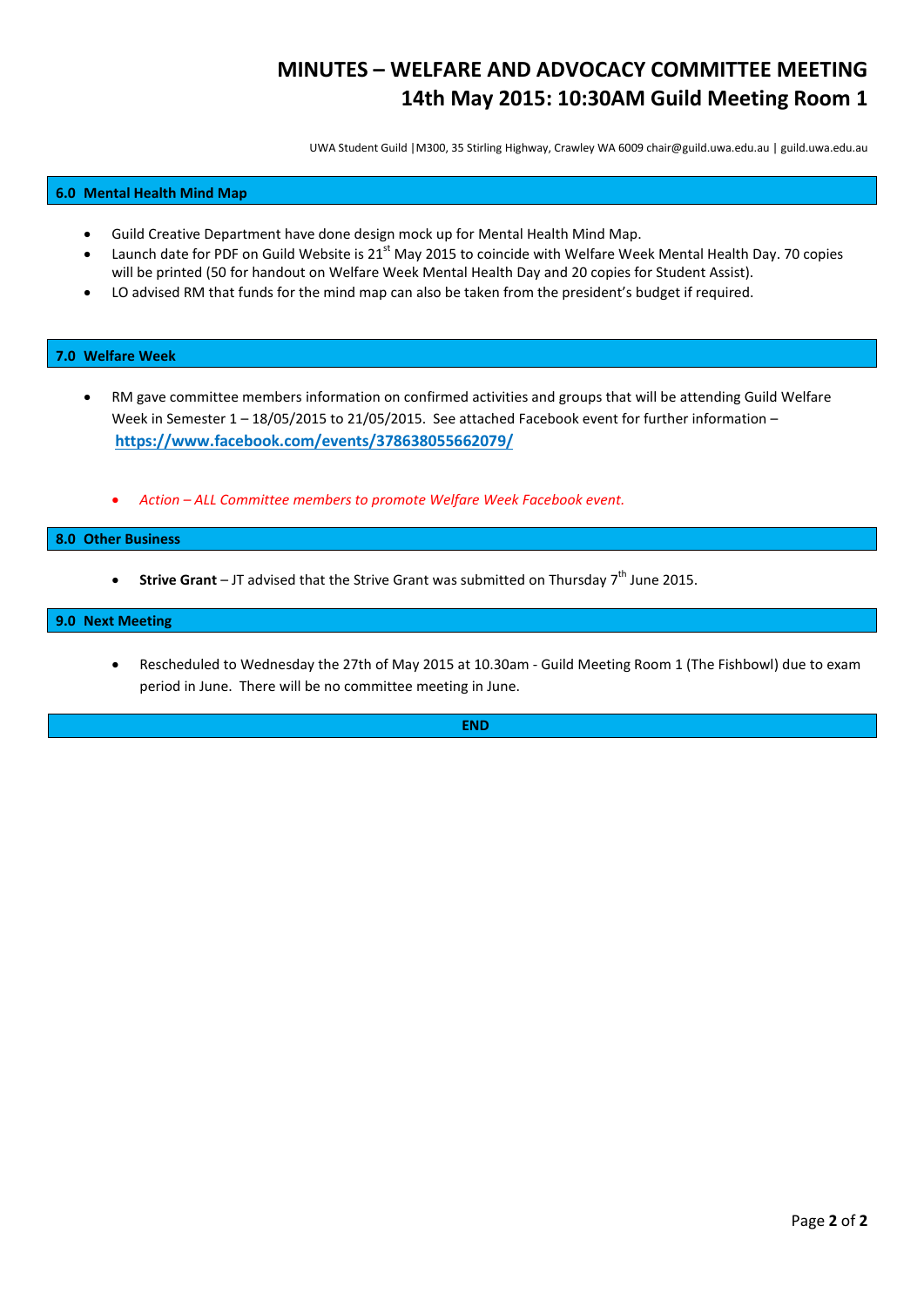

# **MINUTES – WELFARE AND ADVOCACY COMMITTEE MEETING 27th May 2015: 10:30AM Guild Meeting Room 1**

UWA Student Guild |M300, 35 Stirling Highway, Crawley WA 6009 chair@guild.uwa.edu.au | guild.uwa.edu.au

### **1.0 Acknowledgement of Country by Rida Malik**

RM stated that this is the last meeting for the Semester.

#### **2.0 Attendance, Apologies and Proxies**

#### **Attendance**

| Rida Malik (RM)          | Welfare Officer - UWA Student Guild - welfare@guild.uwa.edu.au (Chair)    |
|--------------------------|---------------------------------------------------------------------------|
| Jesse Martino (JM)       | Secretary - UWA Student Guild - secretary@guild.uwa.edu.au                |
| Mel Lee (ML)             | Ed VP Council President - UWA Student Guild 20945795@student.uwa.edu.au   |
| Sofie O'Mara (SO)        | OGC - UWA Student Guild - sofie.omara15@guild.uwa.edu.au                  |
| Danielle Fitzgerald (DF) | Student Assist Manager - UWA Student Guild - assist@guild.uwa.edu.au      |
| Jessica Toon (JT)        | Research Officer - UWA Student Guild - jessica.toon@guild.uwa.edu.au (EO) |
| <b>Apologies</b>         |                                                                           |
| Carlo Guaia (CG)         | OGC - UWA Student Guild - carlo.guaia15@guild.uwa.edu.au                  |
| Patrick Bendall (PB)     | OCM - UWA Student Guild - 21129353@student.uwa.edu.au                     |
| Lizzy O'Shea (LO)        | President - UWA Student Guild - president@guild.uwa.edu.au                |
| Lizzy Long (LL)          | OCM - UWA Student Guild - 21512901@student.uwa.edu.au                     |

#### **3.0 Minutes of Previous Meeting.**

The previous minutes were accepted as a true and accurate record.

#### **4.0 Actions from Previous Minutes**

Actions from the previous minute's actioned apart from the following carried forward; Welfare Week Semester 2

- *Action – CG to draft invitation to the Mental Health Minister.*
- *Action – SO to draft invitation to the Human Rights Commissioner – Tim Wilson for Semester 2.*

#### **5.0 Standing Item – Information for Blog (Guild President LO)**

- Committee members invited to send through information to Lizzy (LO) that may be useful for University staff to be included in the Blog.
- JT contacted Lisa Cluett/Rebecca Ray at UWA Student Services who advised they don't have exact dates because the semester waxes and wanes in terms of activity for people to report on. In the past they have sent a call-out for blog posts in the third week of the month, with the deadline being the end of the month. So if anyone committee members have information for inclusion in Lizzy's (LO) blog then send through when it becomes available.
- DF asked who receives the blog LO may know. The bottom of the blog states You are receiving this email because you are subscribed to the UWA Student Services mailing list. *So it may be on a subscriber basis.*

## **6.0 Mental Health Mind Map**

- Was launched on the Thursday the 21<sup>st</sup> May 2015 to coincide with Welfare Week Mental Health Day. There were a few changes made in regard to no cost and low cost services which have now been amended.
- RM advised to discard previously printed copies and a new print run will be done.
	- Links for committee members to promote this resource as follows;
		- o Facebook: <https://www.facebook.com/UWAStudentGuild/posts/10153227141535071>
		- o Website: <http://www.uwastudentguild.com/introducing-the-mental-health-mind-map/>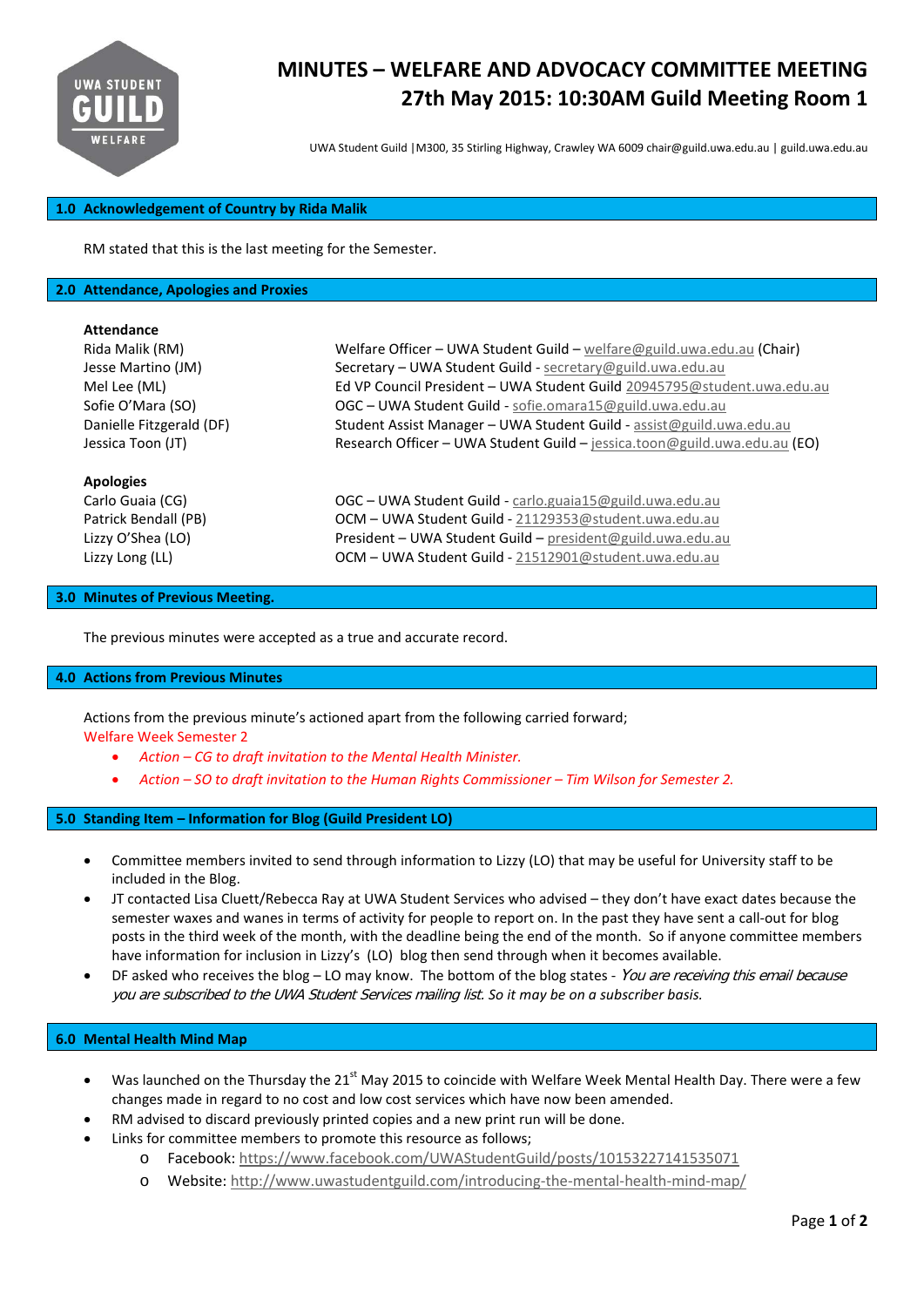## **MINUTES – WELFARE AND ADVOCACY COMMITTEE MEETING 27th May 2015: 10:30AM Guild Meeting Room 1**

UWA Student Guild |M300, 35 Stirling Highway, Crawley WA 6009 chair@guild.uwa.edu.au | guild.uwa.edu.au

o Website Permanent location - <http://www.uwastudentguild.com/assist/welfare/mental-health/>

## **7.0 Welfare Week Review (Rida Malik)**

- RM said Semester 1 Welfare Week went very well.
- Welfare Week for Semester 2 will be held from Monday 19/10/2015 to Thursday the 22/10/2015.

## **8.0 Other Business**

• **Strive Grant** – JT advised that the Strive Grant was submitted on Thursday 7<sup>th</sup> June 2015.

#### **9.0 Next Meeting**

• Scheduled for Wednesday the 29th of July 2015 at 10.30am – Guild Meeting Room 1. This will be the first Welfare & Advocacy Committee of Semester 2, 2015 and confirmed dates for the remainder of the year will be subject to student rep timetables.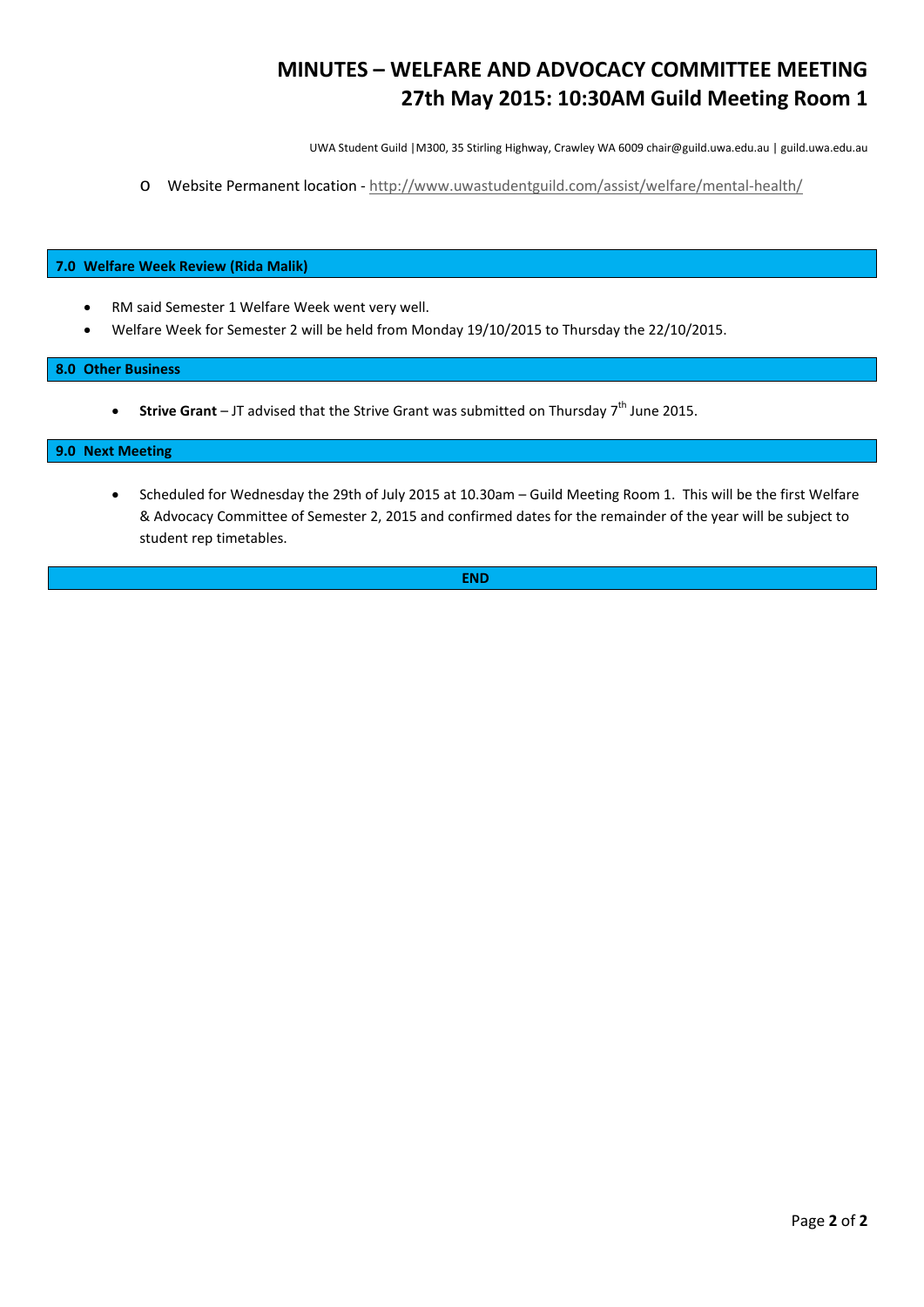

## **MINUTES – WELFARE AND ADVOCACY COMMITTEE MEETING Guild Meeting Room 2**

UWA Student Guild |M300, 35 Stirling Highway, Crawley WA 6009 chair@guild.uwa.edu.au | guild.uwa.edu.au

## **1.0 Acknowledgement of Country**

**RM**

## **2.0 Attendance, Apologies and Proxies Attendance**

| Rida Malik (RM)<br>Lizzy O'Shea (LO)<br>Jesse Martino (JM)<br>Danielle Fitzgerald (DF)<br>Patrick Bendall (PB) | Welfare Officer – UWA Student Guild – welfare@guild.uwa.edu.au (Chair)<br>President - UWA Student Guild - president@guild.uwa.edu.au<br>Secretary - UWA Student Guild - secretary@guild.uwa.edu.au<br>Student Assist Manager - UWA Student Guild - assist@guild.uwa.edu.au (EO)<br>ALVA VP |
|----------------------------------------------------------------------------------------------------------------|--------------------------------------------------------------------------------------------------------------------------------------------------------------------------------------------------------------------------------------------------------------------------------------------|
| <b>Apologies</b><br>Carlo Guaia (CG)                                                                           | OGC - UWA Student Guild - carlo.guaia15@guild.uwa.edu.au                                                                                                                                                                                                                                   |
| <b>Proxies</b><br>Melissa Lee (ML)                                                                             | Proxy for Education Council President - Thomas Beyer                                                                                                                                                                                                                                       |

**3.0 Minutes of Previous Meeting.** 

The previous minutes were accepted as a true and accurate record.

## **4.0 Actions from Previous Minutes**

Actions from the previous minute's actioned and completed –

CG draft to Mental Health Minister SO draft letter to Human Rights Commissioner Tim Wilson

#### **5.0 Standing Items – Information for blog**

- Committee members invited to send through information to Lizzy (LO) that may be useful for University staff to be included in the Blog.
- LO added that information on welfare support that the guild offers and guild initiatives went in the blog.

## **6.0 Mental Health Mind Map**

Was launched on the Thursday the 21st May 2015 to coincide with Welfare Week Mental Health Day. There were a few changes made in regard to no cost and low cost services which have now been amended.

- RM advised DF (SA) to discard previously printed copies and a new print run will be done.
- LO suggested larger copies printed for a staff resource.
- *Actions:*
- RM advised to print out larger copies
- RM contact HPU re: advertising
- RM to contact Alex Pond re: putting a link in Guild Weekly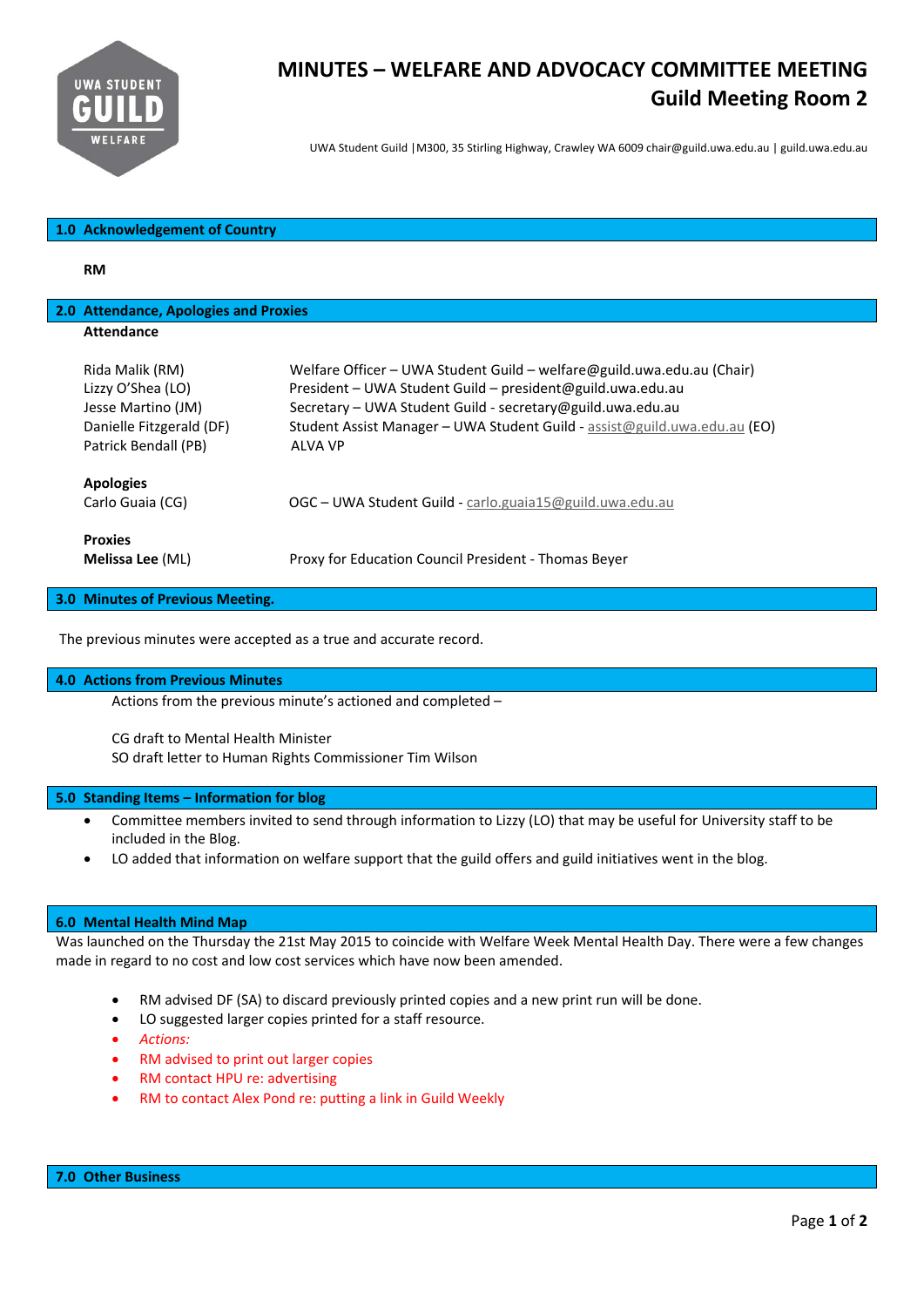## **MINUTES – WELFARE AND ADVOCACY COMMITTEE MEETING Guild Meeting Room 2**

UWA Student Guild |M300, 35 Stirling Highway, Crawley WA 6009 chair@guild.uwa.edu.au | guild.uwa.edu.au

## **Strive Grant –**

- LO gave update, Strive grant approved \$3000 LO gave further update re: furniture, multiple use, event use, and dates needing to be finalised for launch.
- RM suggested Welfare week for launch
- LO advised its needs to be before that date to showcase that we are using it this semester
- *Action*
- *Discuss launch date in next meeting – decide which events*

#### Free Breakfast Morning

• RM will be running a free breakfast morning  $-9.00$ am  $-11.30$ am on the 24<sup>th</sup> August.

## GV and Welfare

RM and Guild Volunteering/Welfare Department running meditation sessions. (Clare Duffy from GV involved).

Welfare/Queer/Women's – RM/EB and Queer meeting with HPU to discuss sex week ideas.

Next meeting agenda items:

- Strive progress
- Sexual Health Week
- Welfare week ideas

## **8.0 Next Meeting**

Scheduled for Wednesday the 9th of September 2015 at 10.30am – Guild Meeting Room 1.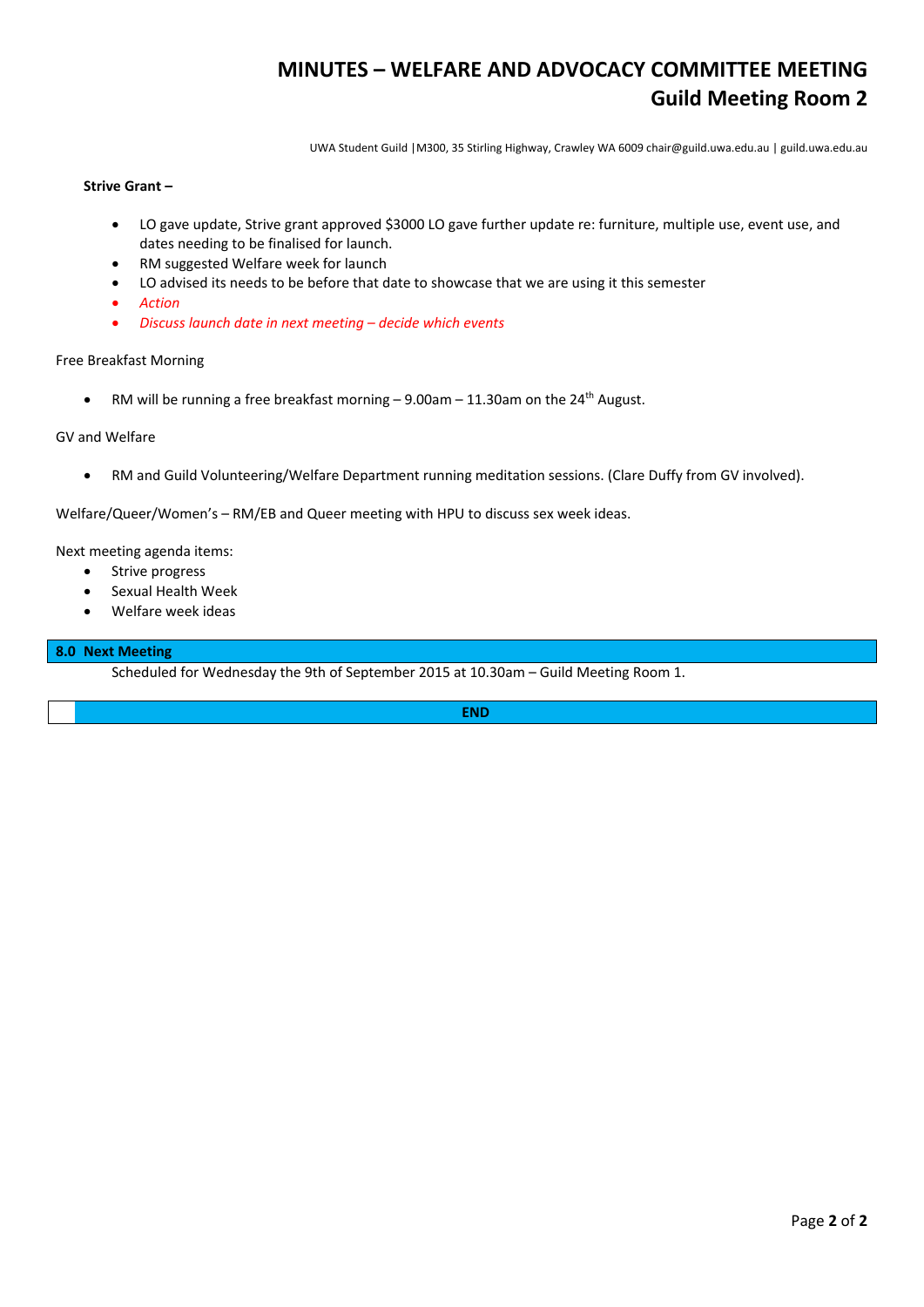

# **MINUTES – WELFARE AND ADVOCACY COMMITTEE MEETING Guild Meeting Room 2 16.9.2015**

UWA Student Guild |M300, 35 Stirling Highway, Crawley WA 6009 chair@guild.uwa.edu.au | guild.uwa.edu.au

## **1.0 Acknowledgement of Country**

**RM**

| 2.0 Attendance, Apologies and Proxies   |                                                                           |
|-----------------------------------------|---------------------------------------------------------------------------|
| <b>Attendance</b>                       |                                                                           |
|                                         |                                                                           |
| Rida Malik (RM)                         | Welfare Officer – UWA Student Guild – welfare@guild.uwa.edu.au (Chair)    |
| Danielle Fitzgerald (DF)                | Student Assist Manager - UWA Student Guild - assist@guild.uwa.edu.au (EO) |
| Jesse Martino (JM)                      | Secretary - UWA Student Guild - secretary@guild.uwa.edu.au                |
| <b>Apologies</b>                        |                                                                           |
| Carlo Guaia (CG)                        | OGC - UWA Student Guild - carlo.guaia15@guild.uwa.edu.au                  |
| Lizzy O'Shea (LO)                       | President – UWA Student Guild – president@guild.uwa.edu.au                |
| Patrick Bendall (PB)                    | ALVA VP                                                                   |
|                                         |                                                                           |
| <b>Proxies</b>                          |                                                                           |
| Melissa Lee (ML)                        | Proxy for Education Council President - Thomas Beyer                      |
| <b>3.0 Minutes of Previous Meeting.</b> |                                                                           |

The previous minutes were accepted as a true and accurate record.

#### **4.0 Actions from Previous Minutes**

Actions from the previous minute's actioned and completed – Some ongoing

RM larger copies of the MHM Map RM confirmed HPU MHM Map Advertising RM suggested using Strive grant Chill Out materials at EOSS and during Welfare Week

#### **5.0 Standing Items – Strive Grant**

Discussed what events the chill out zone should be used at.

- RM to discuss with PM (Patrice Mitchell) RE: \$250 Strive Grant
- DF stated that the items where used successfully at the Ibiza event
- *Actions*:
- RM to get help form PM in applying for the \$250 strive grant for promotional materials for the MHM Map.
- RM to potentially launch the chill out zone at Welfare Week and check this with PM
- RM chill zone to be used at EOSS

#### **6.0 Mental Health Mind Map**

Was launched on the Thursday the 21st May 2015 to coincide with Welfare Week Mental Health Day. There were a few changes made in regard to no cost and low cost services which have now been amended.

- RM advised DF (SA) to discard previously printed copies and a new print run will be done.
- LO suggested larger copies printed for a staff resource.
- RM discussed phase 1 of the map to be done on print and phase 2 to be the promotion of the map through our various networks. Promotion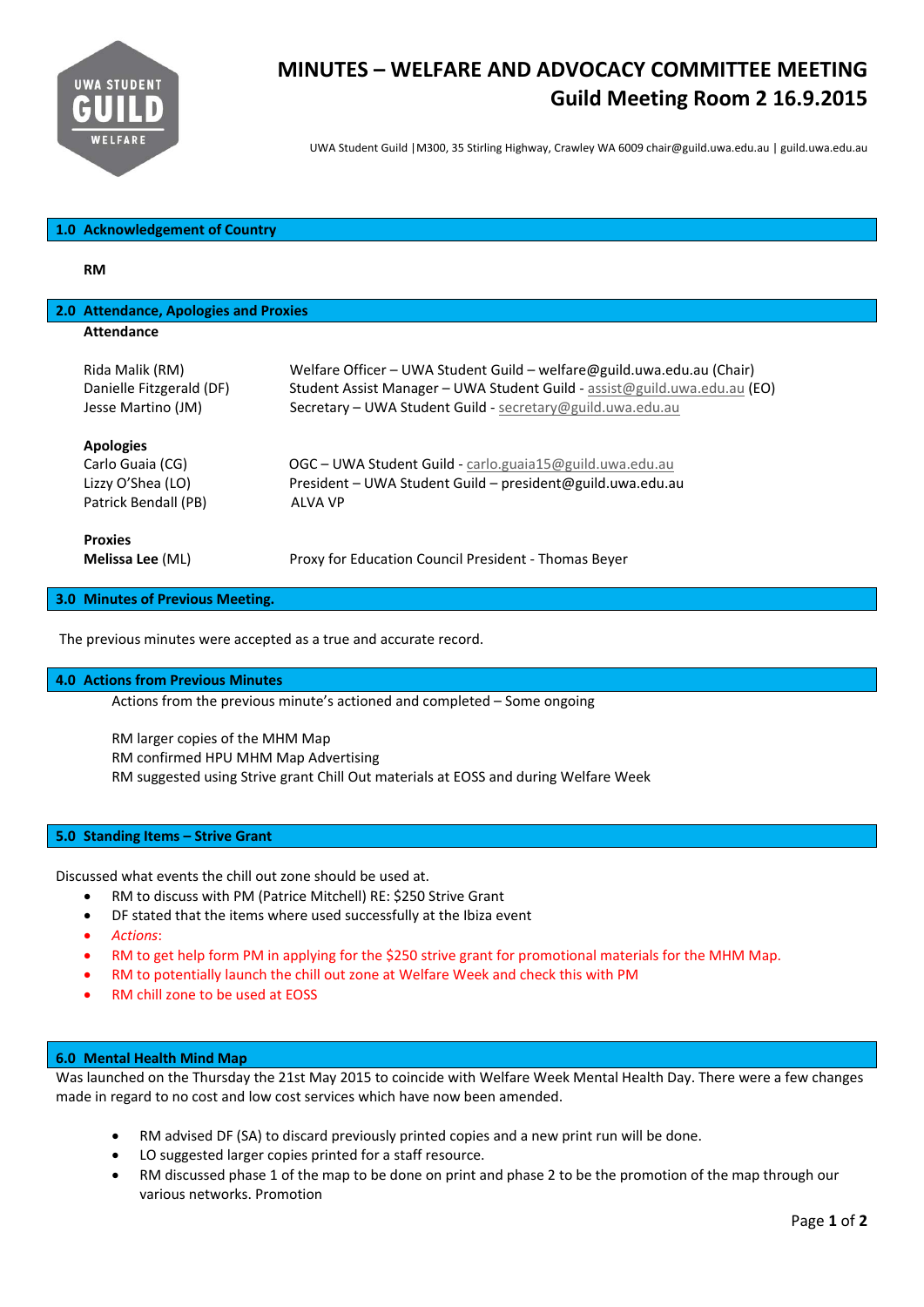# **MINUTES – WELFARE AND ADVOCACY COMMITTEE MEETING Guild Meeting Room 2 16.9.2015**

UWA Student Guild |M300, 35 Stirling Highway, Crawley WA 6009 chair@guild.uwa.edu.au | guild.uwa.edu.au

- *Actions:*
- RM advised to print out larger copies

## **7.0 Other Business**

## **SA Financial Services**

- DF discussed the need for students in dangerous situations/circumstances to be able to granted provisions when applying for a EL or Grant – such as providing no fixed address for the student – or not having to fill out a description section of a grant due to the sensitive nature of some cases and confidentiality. DF mentioned these cases come through 1‐4 times per year and requested the committees support for such cases.
- Committee agreed to offer full support to SA to make these decisions.

## **Foodbank**

 DF mentioned that SA have requested some funding in the SA budget for a Foodbank next year and will keep the committee updated on the possibility of setting this up next year.

Next meeting agenda items:

- Strive progress
- Sexual Health Week
- Welfare week ideas

## **8.0 Next Meeting**

The next W&A meeting is scheduled for: Wednesday the 14th October 2015 at 10.30am – Guild Meeting Room 1.